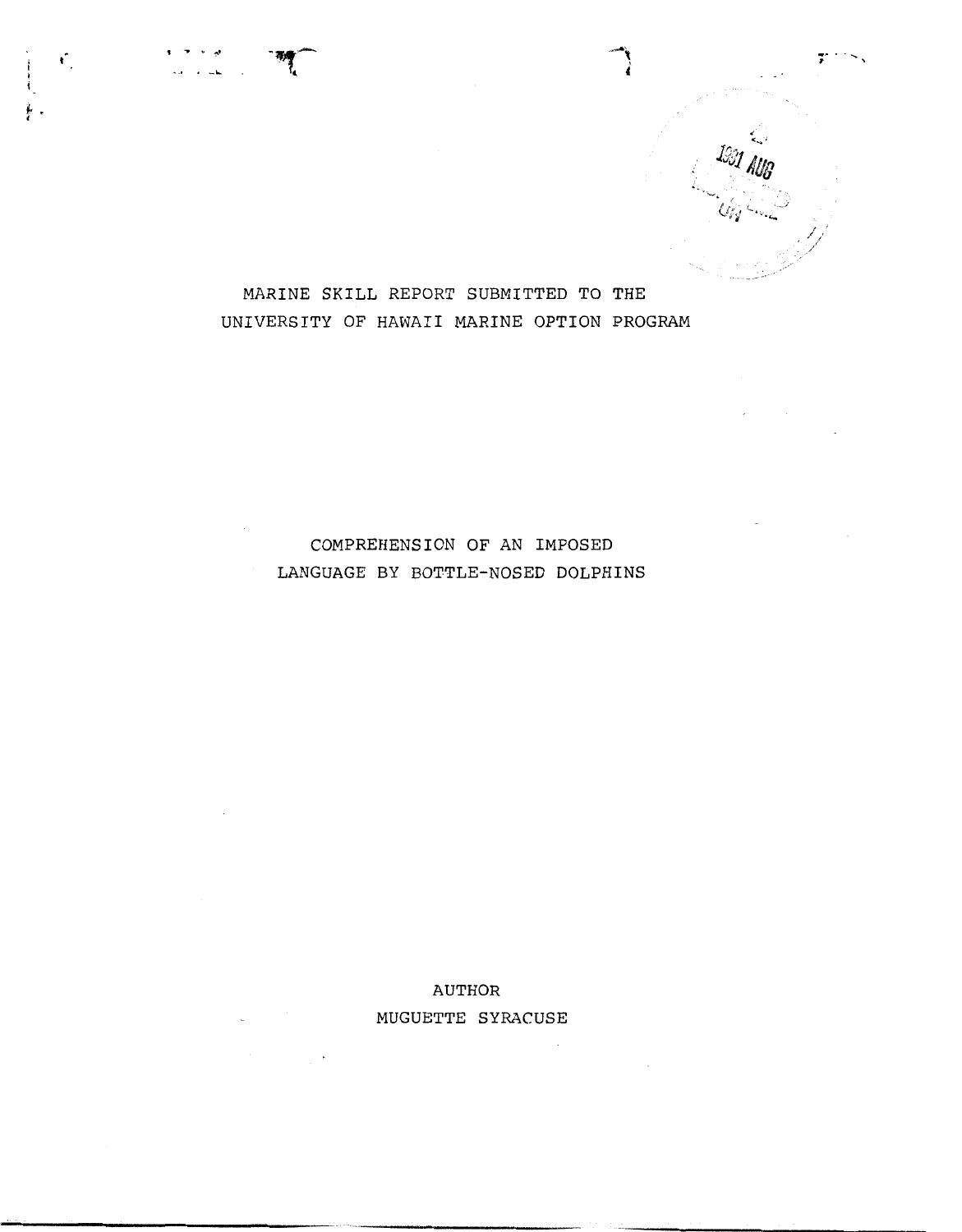## MARINE SKILL REPORT SUBMITTED TO THE UNIVERSITY OF HAWAII MARINE OPTION PROGRAM

# Comprehension of an imposed language by Bottle-nosed dolphins

### DURATION

23 January 1980 - 31 May <sup>1980</sup>

## PROJECT LEADERS

Dr. Louis Herman Gordon Bauer Dr. James Wolz Dr. Douglas Richards

#### PROJECT MEMBERS

| Julia Atwood                | Beth Roden        |
|-----------------------------|-------------------|
| Carolyn Borden              | Mark Sharp        |
| Ann Cutler                  | Peter Sherman     |
| Cindy Kleh                  | Lisa Shigemura    |
| Mark Leidlemeyer Amy Suzuki |                   |
| Lisa Lum                    | Muguette Syracuse |
| Bob Mitchell                | Pearl Yao         |
| Keith Oda                   |                   |

#### ADVISOR

Dr. Louis Herman Professor, Department of Psychology University of Hawaii

> REPORT DATE 15 November 1980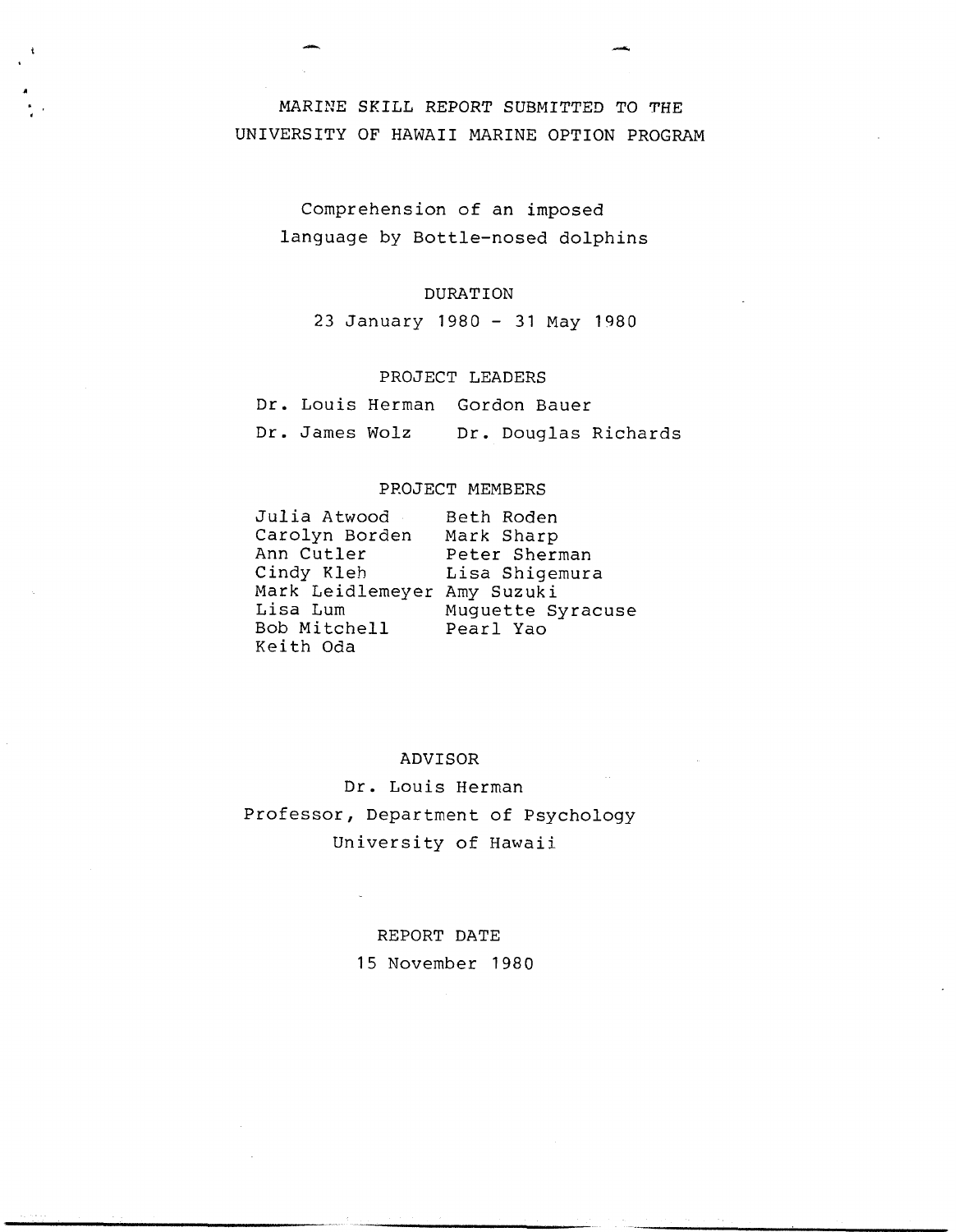#### TRAINING SITUATION

The objective at the Kewalo Basin Marine Mammal Laboratory is to determine whether dolphins are capable of learning a language and if they are able to prove their comprehension of this language by correct behavior to sentences containing actions, objects and modifiers. The relevance of this study is to determine if man is the only species able to use language; this characteristic of language is what has set man apart from other animals. Language acquisition is not species specific and past research has already proven success with the use of sign language (Peng, 1978) . How far apart are we really from other animals? The Yerkes Primate Research Center in Georgia has taught a chimp named Lana to read symbols on a computer keyboard and type out her requests. Only grammatically correct sentences-that is, correct sequence of signs, are rewarded by the computer. Lana has learned not only to state her requests correctly but also to erase and correct ungrammatical sentences presented by the computer (Rumbaugh, Gill & Von Glaserfeld, 1973).

The Lana Project has given inspiration to the present studies with computer-based language. Lana's present aim is to develop a computerbased language training system for investigating the possibility that chimpanzees can acquire human type language (Rumbaugh, 1977). Their past accomplishments challenge previous conceptions of the linguistic limitations of subhuman species. The extent to which they can communicate with human beings via a shared language system gives some hope that the ability to communicate with animals will someday be a reality.

The research is being conducted with two female bottle-nosed dolphins (Tursiops truncatus). This species of dolphin was chosen<br>because of its ability to understand complex directions. These because of its ability to understand complex directions. animals also possess a number of intellectual traits comparable with  $-$  those of primates. These traites include a capacity to learn general rules for solving sets of related problems and a flexible modeling capability. This means the ability to initiate and learn quickly by observation (Herman, 1979).

 $\mathbf{1}$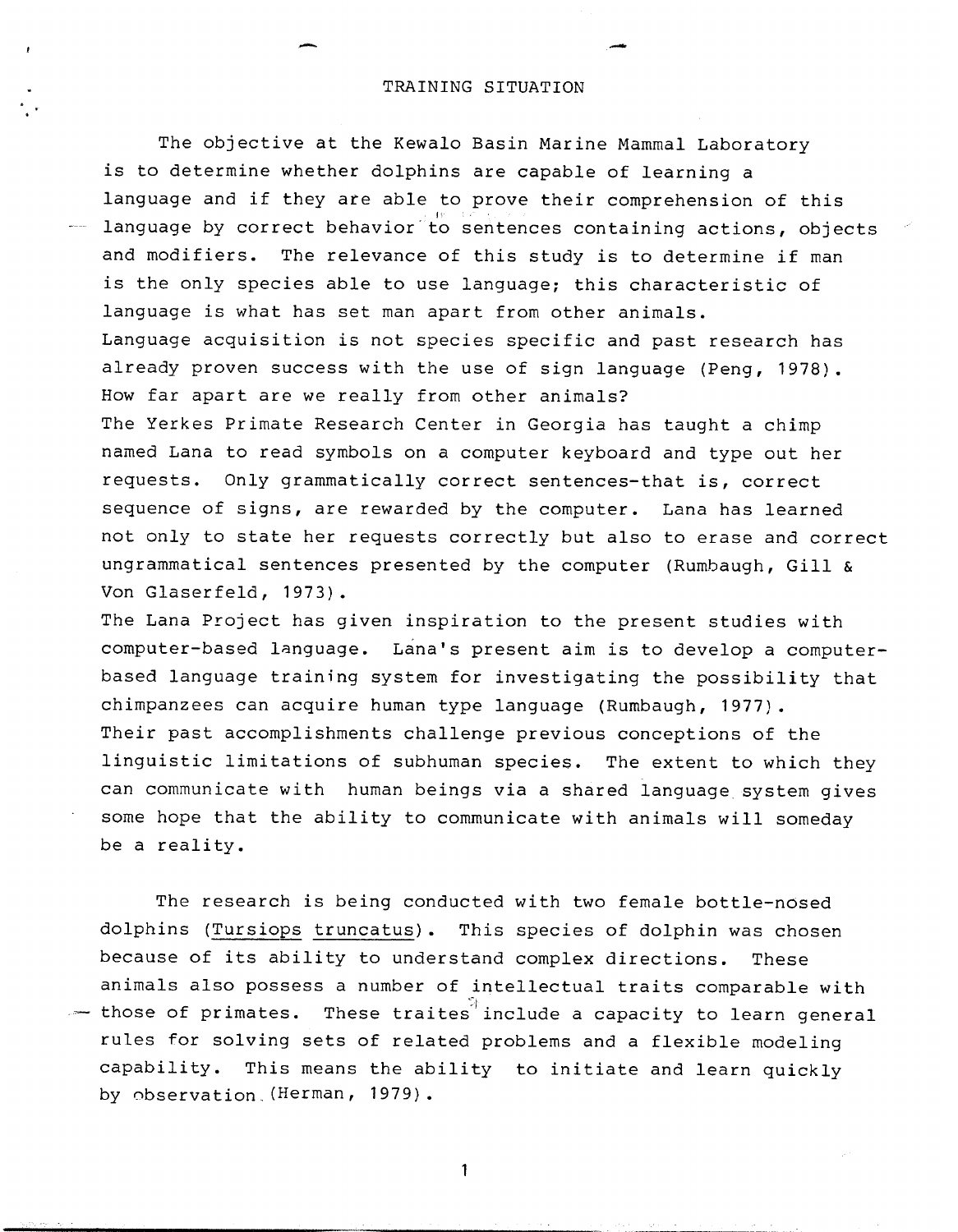They also have a well developed memory system and have acquired the ability to represent or symbolize one thing by another; this is referred to as representational ability (Herman, 1979). Both dolphins are approximately five years of age and will reach sexual maturity between six and ten years of age. Their names are Akeakamai for "lover of wisdom" and Phoenix for "rebirth." They were collected from the wild in the Gulf of Mexico at approximately two years of age.

The research so far has stressed language comprehension rather than language production. Two types of "languages" are used. The first is an acoustic language which uses computer generated sounds via an underwater hydrophone for listening to the dolphins responses and an underwater speaker so that the instruction may be carried out (Hill, 1980).<br>The second language is a visual language which uses gestures of the

arms and hands. The language training has been in progress approximately twenty months with equal success with both language types (Prafit, 1980).

Since I have been working with the dolphins, their vocabularies have increased by seven words each, bringing the total to twenty-seven words for each dolphin. Of the new seven words, adjectives such as right, left, surface and bottom have been introduced to a vocabulary exclusively of nouns and verbs.

Akeakamai participates in gestural as well as mimicry training. This mimicry training is to prepare her for language production. She has learned to mimic the acoustical representations, or sounds, for various objects which are normally used for training. This training began by showing her the object and at the same time naming the object-via the computer-speaker system. She responded quickly and accurately to this type of training. Within a few months she was whistling the name of the object upon command, no cue or computer sound was given. Her interest in this type of training could be due to the added attention she receives by having her special place in the tank and both speaker and hydrophone near her.

 $\overline{2}$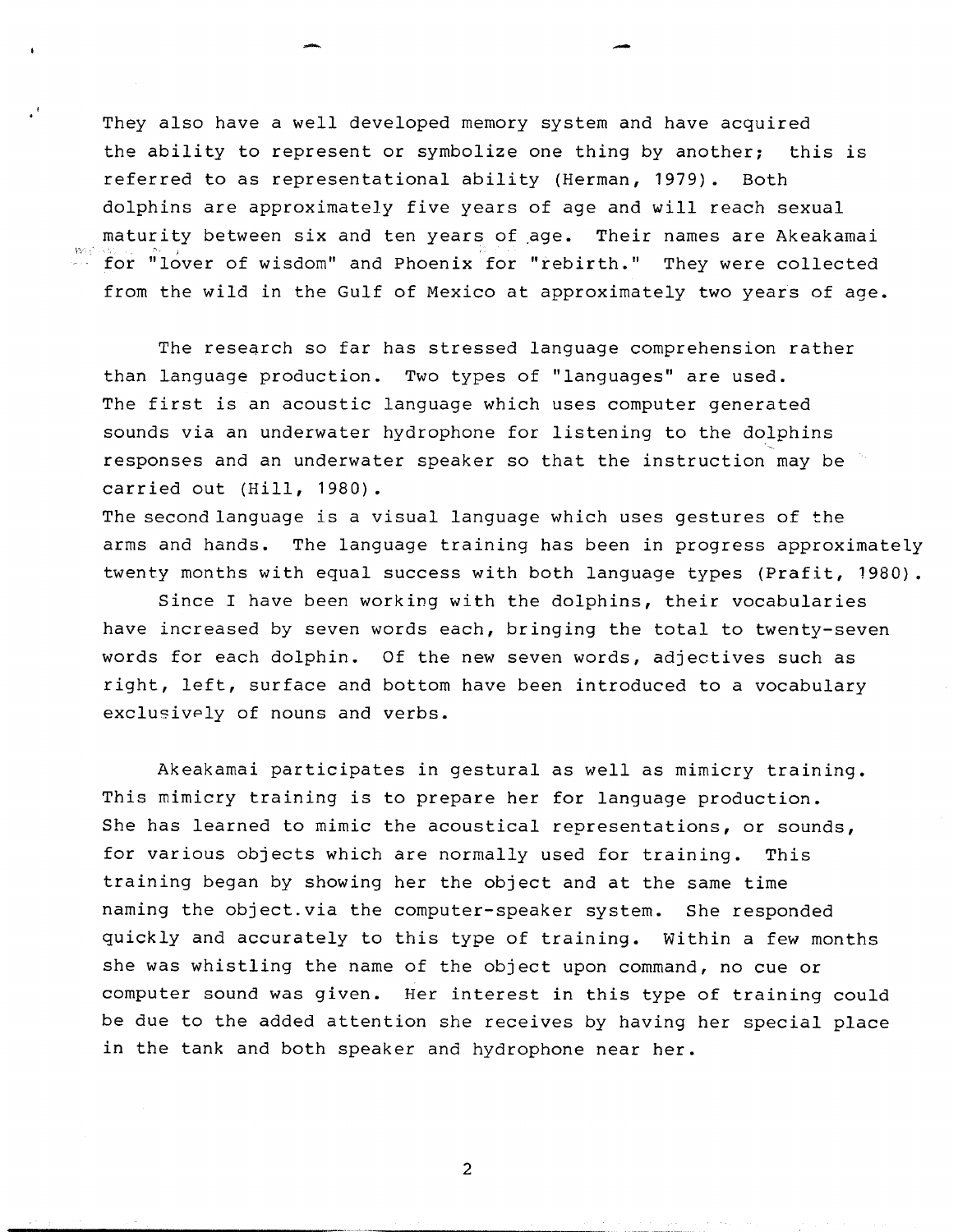Phoenix is trained acoustically via computer generated sounds. The head trainer operates a keyboard similar to that of a typewriter. Each key represents a word or sound that the ddphinassociates with an action, object or modifier. The keyboard is connected to the computer room which receives the sounds from the operator. Thus, the keyboard operator can instruct the dolphin via a series of words or sounds. For Phoenix, objects are placed into the tank and a computer sentence, given by the keyboard operator, is directed to her. Upon a correct response a fish is given along with social reinforcement such as touching and talking aloud as her reward.

Each dolphin is assigned a name from the computer which greatly resembles her signature whistle. This signature whistle sounds like our definition of a high pitched whistle, similar to the different frequencies one may inadvertantly pick up while changing a radio station. They respond to their names by placing their heads on their respective paddles. These paddles hang over the tank wall inside of the water. The dolphins have been trained to use these as their separate training stations, here they await further instruction.

A typical training session begins with the head trainer setting up the keyboard in a tower overlosking the dolphin tank. The dolphin's plastic paddles are placed alongside the tank wall, extending into the water. The objects which are used as nouns are placed accordingly next to the trainer, the reward system of fish is placed in view of the dolphin and the session is ready to begin.

Two and three word sentences continue to be the core of the training. This means sentences such as noun-verb (object-action) or noun-verb-noun (object-action-indirect object) are used. An example of the former would be ball-pec touch, this means to find the ball among the other objects (nouns) in the tank and touch it with her pectoral fin. The latter would be demonstrated by hoop-fetch-person. This indicates to find the hoop in the tank and bring it to the trainer. Phoenix is instructed in three word sentences while Akeakamai responds to two word sentences.

 $\overline{3}$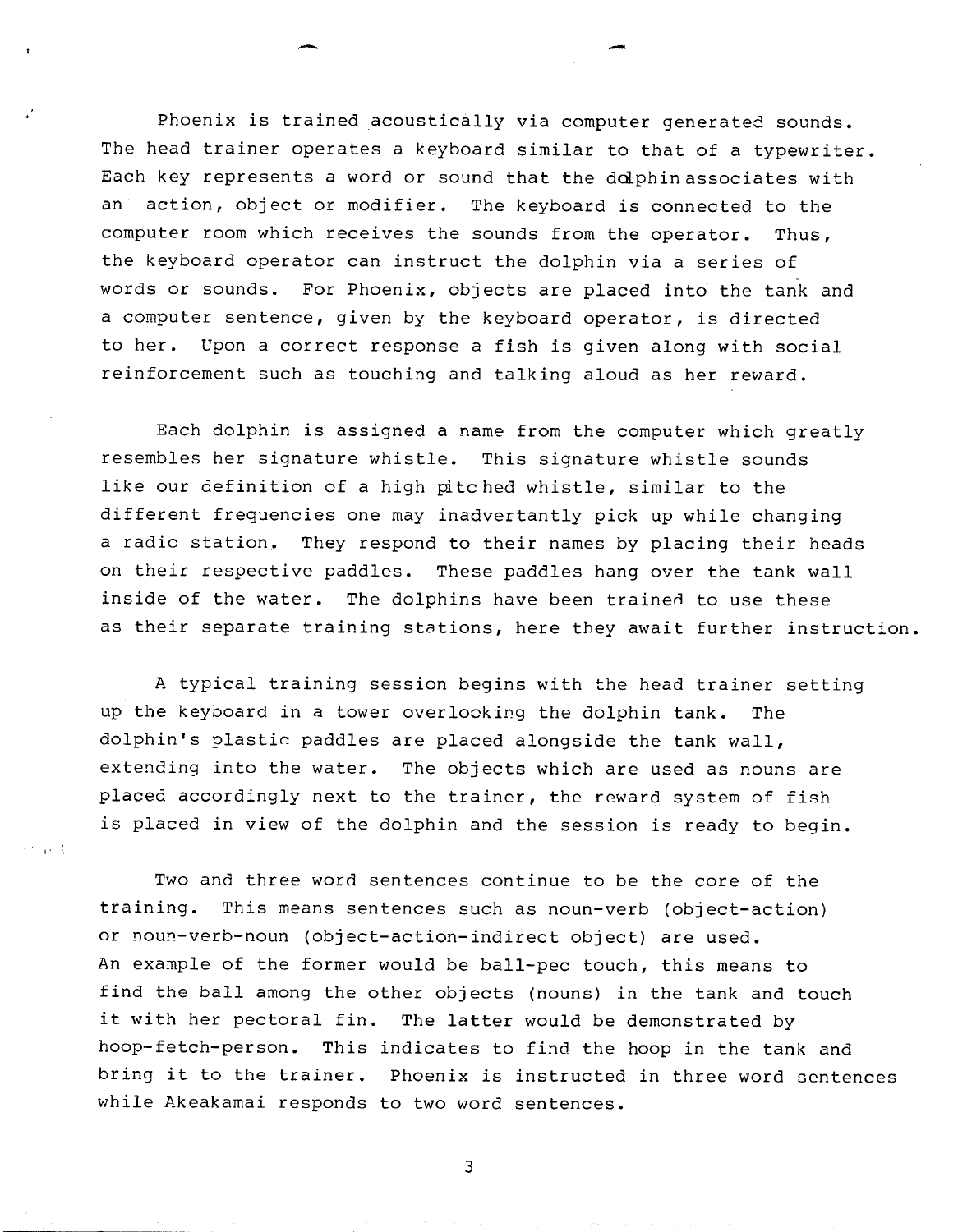Three word sentences are valuable training tools because of the syntax (word order) capabilities of the dolphins. To illustrate the importance of syntax, pipe fetch ball is a very different sentence in meaning than ball fetch pipe. Syntax is an important part of human language and may help us to demonstrate this training capability in dolphins.

Of the new words introduced, Phoenix was trained to understand her new modifiers: surface and bottom. Two identical objects are placed in the tank, one sinks to the bottom and the other stays afloat. The sentence is given via the keyboard operator: Phoenixsurface-ball-pec touch. Up to three pairs of objects are placed in the tank at a time and she completes these sentences with ninety percent accuracy.

Akeakamai's ncw words consist of right and left. Two identical objects are placed a few feet away on either side of her. The hand signals are given via a blindfolded trainer in order not to cue her. The sentence is given: right-ball-tail touch. Akeakamai's success rate is eighty-five percent.

I became involved in this project after talking with the Marine Option Coordinator regarding my interests about marine mammals. I was informed at the time that a lecture was to be presented that evening on the University of Hawaii campus. The oral presentation was November 1979. This lecture informed the community of the research that has been conducted over the past three years on the "Comprehension of an imposed language by bottlenosed dolphins." Upon hearing this presentation I felt that this was an excellent opportunity to pursue my interests regarding marine mammals. I obtained more information regarding their project and upon acceptance to the Marine Option Program I began working with their project as a trainer. I feel I have gained from this experience a better understanding of the relationship between man and marine mammals, especially the communication between species.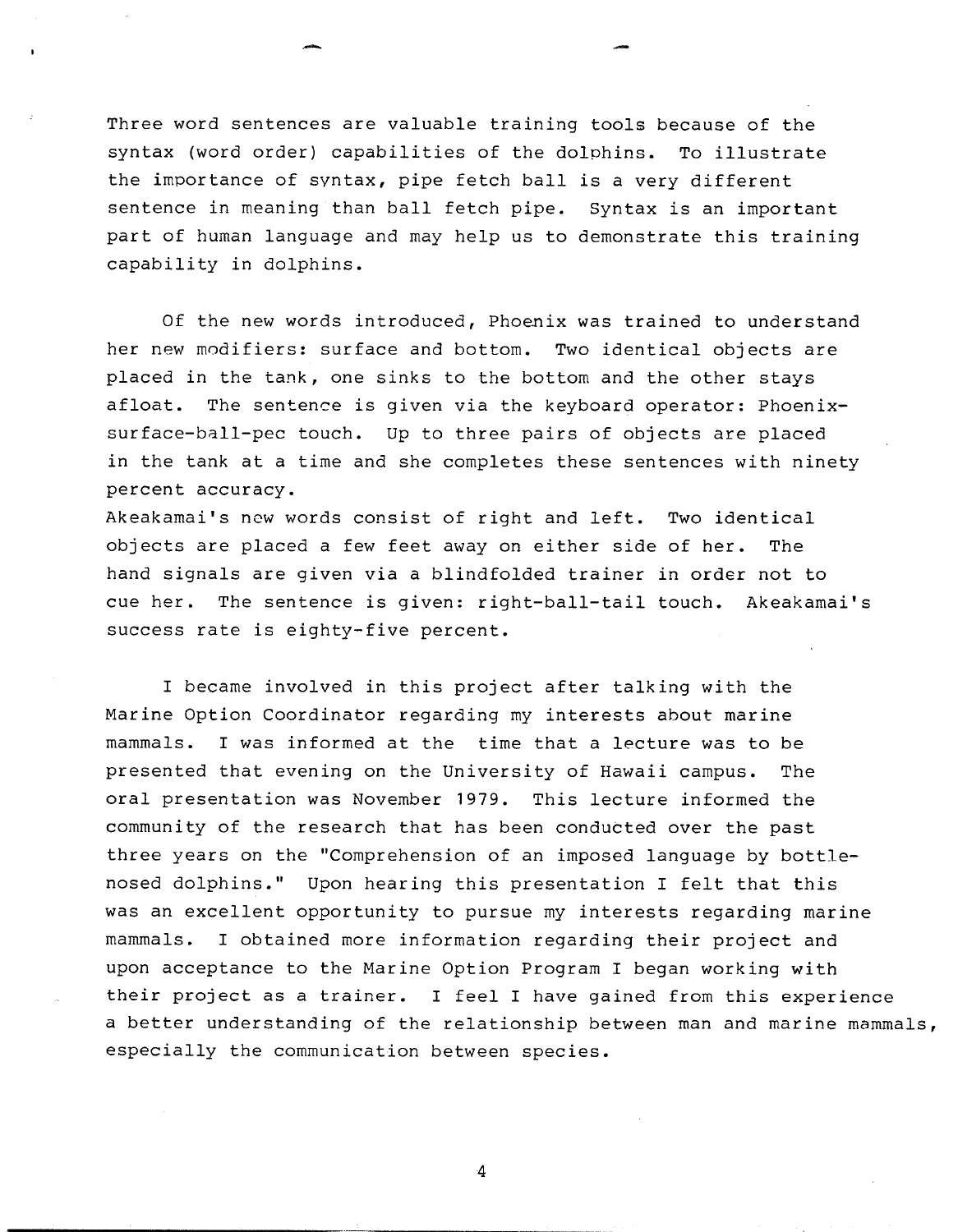### JOB DESCRIPTION

Working with the dolphins on a one-to-one basis was my main duty as a trainer. Here I was able to learn the "imposed language" of hand signals which the dolphins acknowledge. The skills I acquired as a trainer included first learning the language and more importantly, watching the dolphins' behavior. The first month I spent about eighty per cent of my time training, the remainder of my time was dispersed with recording the sessions data and entering the information into the dolphin's logs. This was an important duty of the trainer so that an accurate description of the session could be logged in their respective data books. The data books or logs, are used to record the dolphins' performance during the session. The information included the training method used, who was keyboard operator, recorder and trainer. This information in addition to the number of success and errors during the training period is organized by constructing a data table showing per cent of errors. I also worked as recorder and learned the techniques of the keyboard operator. The recorder's job is to write down the dolphin's successes and errors during the trials. The keyboard operator essentially runs the session and instructs the dolphins via computer generated sounds. This position also includes observing their behavior and responding accordingly in regards to what the next training trial should consist of, thus deciding whether trials of increasing difficulty should be pursued. After my first month as a trainer up to ninety-five percent of my time was spent as keyboard operator.

We are presently using a computer to log in the date. Learning to use the computer in place of making our own confusion matrices, which identify problem areas, has given me a broader understanding of **the** importance of the accumulated data. The functions and accuracy are greater and faster than could be achieved by hand tallying the information for graphs.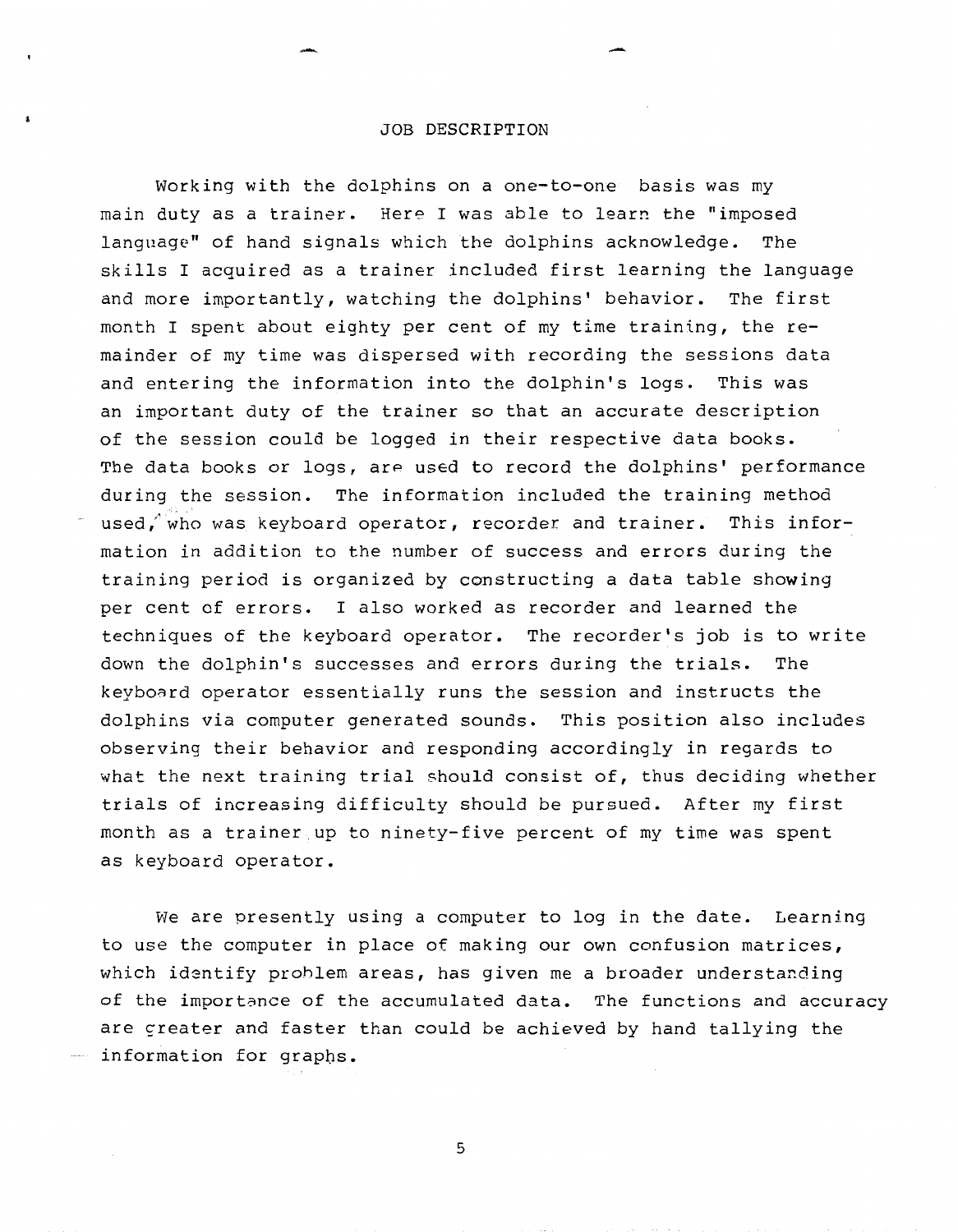As a trainer the supervision was almost constant since I worked under the direction of the keyboard operator. While operating the keyboard, supervision dropped dramatically. Discussions with project leaders before and after the training sessions were helpful. This aided in my development at the keyboard. Once I started operating the computer I was essentially on my own unless specific problems arose.

I feel the experience I acquired while working at Kewalo Basin, and knowledge from courses at the University of Hawaii have given me a better insight as to what research is all about. I feel confident in choosing a research project which would be important enough to merit studying and in going through the necessary steps to get the right people together and submit a proposal for funding. I anticipate continuing with research in my post-graduate work and feel this experience will be helpful towards my future studies.

#### EVALUATION

My objectives upon entering this project were to learn more about the relationship between species and the scientific strategy used to train and evaluate results.

The continuation of this project depends upon the renewal of funds from the National Science Foundation. We are all very optimistic regarding the future goals of this project.

I am also very grateful to the Marine Option Program whose combined efforts with the Sea Grant office at the Univeristy of Hawaii at Manoa enabled me to experience this opportunity through a stipend I received during the Spring 1980 semester.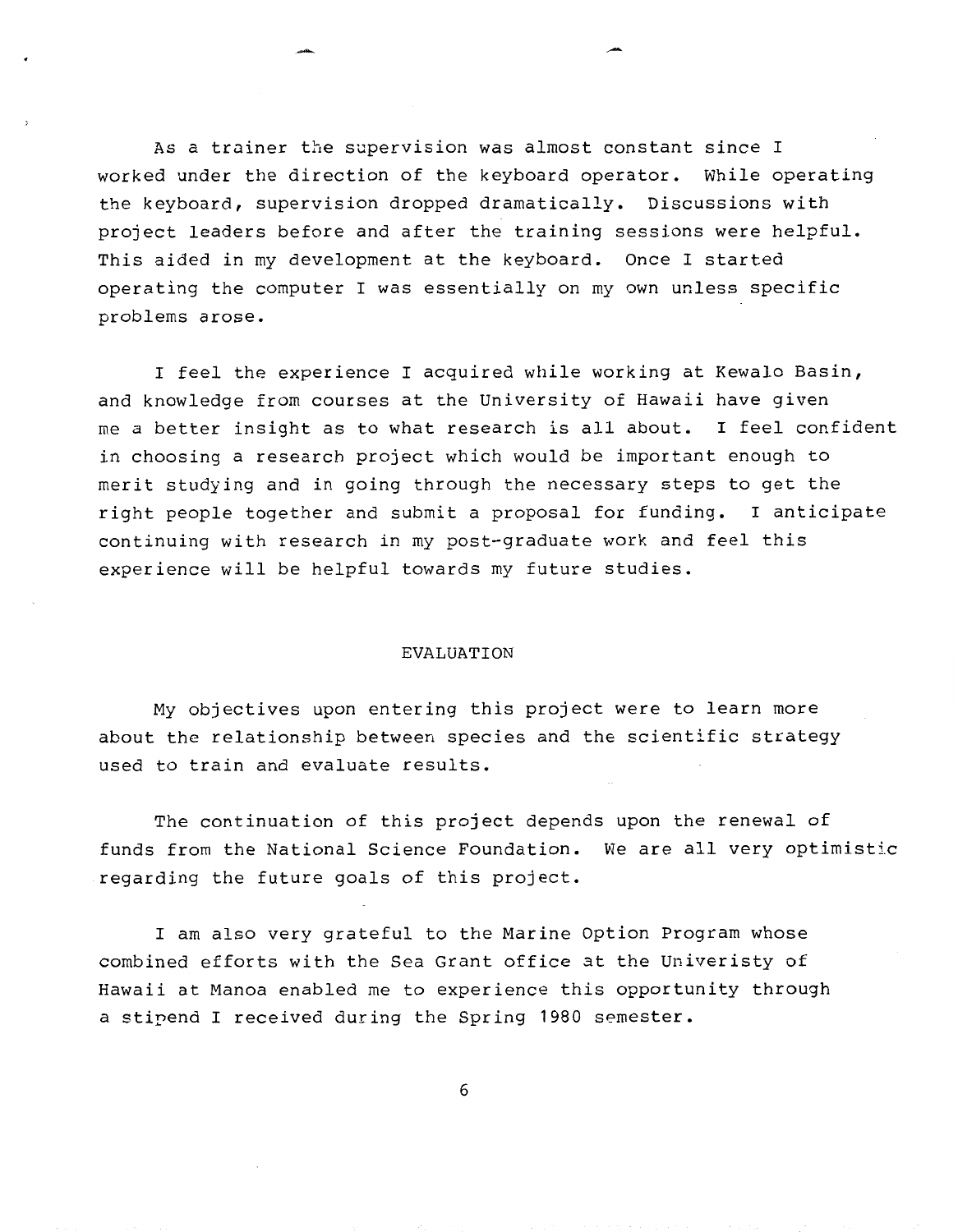

9

and the new models are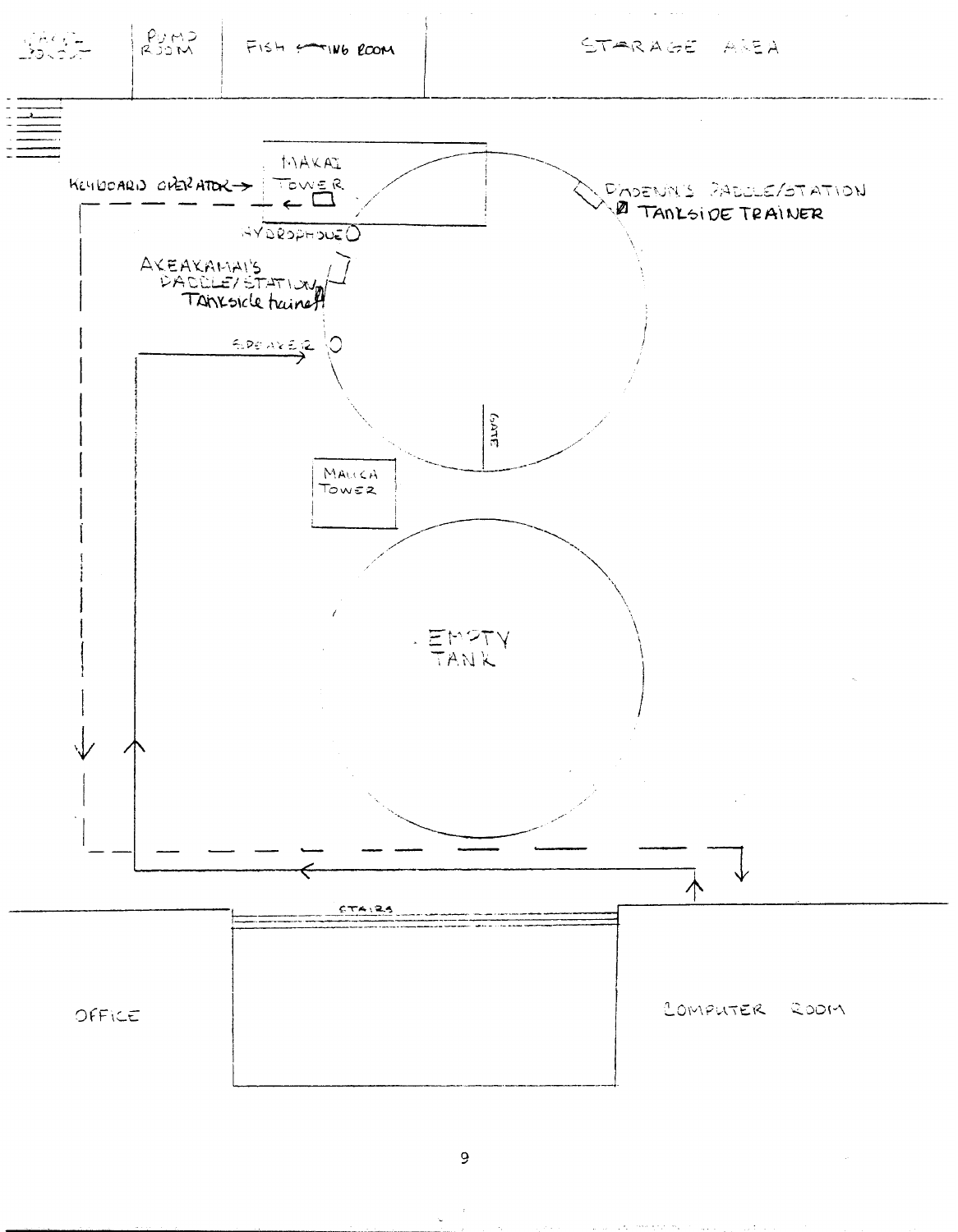### ACKNOWLEDGEMENTS

- 1) University of Hawaii at Manoa, Department of Psychology
- 2) Hawaii Institute of Marine Biology
- **3)** Dr. Louis Hzrman, Director of Kewalo Basin Marine Mammal Lab
- 4) Dr. Doug Richards, Associate Director of KBMML
- 5) Dr. James Wolz, Associate Director of KBMML

6) Trainers:

Julia Atwood

Carolyn Borden

Ann Cutler

Cindy Kleh

Mark Leidlemeyer

Lisa Lum

Bob Mitchell

Keith Oda

Beth Roden

Mark Sharp

Peter Sherman

Lisa Shigemura

Amy Suzuki

Pearl Yao

**7)** Funding source: National Science Foundation